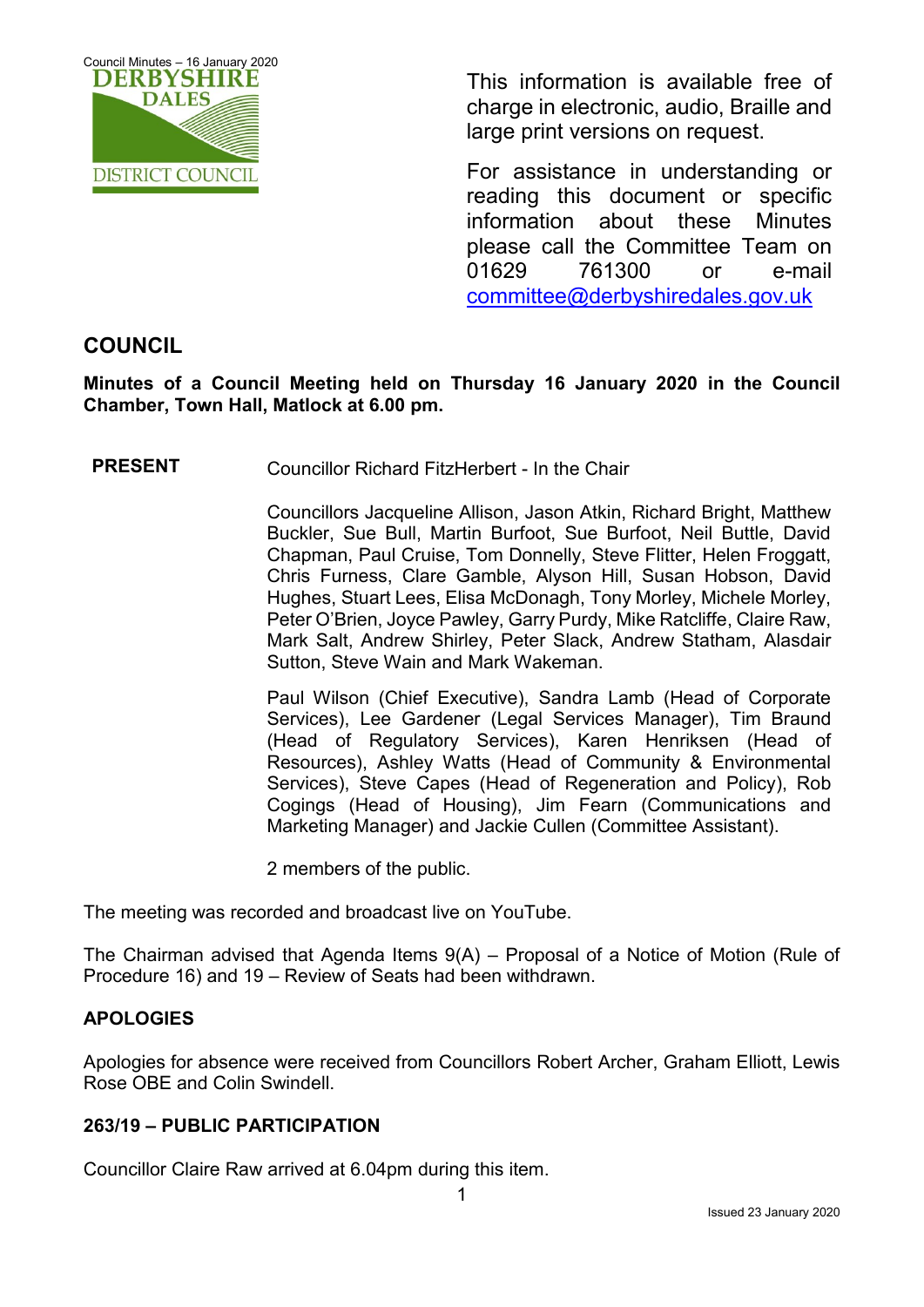In accordance with the procedure for public participation, Mr Frederick Burgess (local resident) commented on the Planning Committee's resolution on 14 January 2020 (Minute No. 226/19 - APPLICATION NO. 19/01188/REM – APPROVAL OF RESERVED MATTERS FOR THE ERECTION OF 57 NO. DWELLING HOUSES (OUTLINE PLANNING PERMISSION 15/00814/OUT) AT LAND ADJACENT TO BAKEWELL ROAD, MATLOCK) that authority be delegated to the Development Control Manager to grant approval of reserved matters (subject to the requirements set out in the Resolution and the Conditions set out in the report) in view of the recent flooding of the site.

#### **264/19 – MINUTES**

It was moved by Councillor Tom Donnelly, seconded by Councillor Jason Atkin and

**RESOLVED** (unanimously) That the Minutes of the meeting of the Derbyshire Dales District Council held on 21 November 2019 and the Special Council Meeting held on 18 December 2919 be approved as correct records.

The minutes were signed by the Chairman.

#### **265/19 – INTERESTS**

Councillor Peter O'Brien declared a non-pecuniary interest in Agenda Item 12 – Local Council Tax Support for 2020/21 as a member of his extended family had previously benefitted from the Hardship Fund.

The Head of Corporate Services declared a personal interest in Agenda Item 17 – Resilience, Resources, Priorities, but confirmed that she had not participated in writing the report.

### **266/19 - LEADER'S ANNOUNCEMENTS**

Councillor Elisa McDonagh arrived at 6.09pm and Councillor Andrew Statham at 6.10pm during this item.

The Leader of the Council advised Members that on  $6<sup>th</sup>$  January he had met with other Derbyshire Leaders at Derbyshire County Hall to address a number of issues, in particular the floods in Derbyshire Dales in November 2019. Phase 1 of the strategy to address the devastation caused by the flooding was agreed: (1) to identify the cost to Local Authorities of the floods; to which end Derbyshire County Council had estimated a figure in the region of £20m; and (2) to write a joint Derbyshire Leaders' letter to the appropriate Minister in Government to highlight the need for flood alleviation measures in the Derwent catchment area. The Leader advised that Mike Asquith had this in hand.

The next step was to meet with Sarah Dines, the new MP, in respect of the flood and other Derbyshire Dales issues, scheduled for the end of the month.

The Leader advised that he and the Chief Executive had attended non-structural reform workshops along with Derbyshire Leaders and Chief Executives, including Derby City. The workshops were run by Price Waterhouse Cooper, which featured in a later Agenda item. At a D2N2 sub-committee meeting on  $10<sup>th</sup>$  January 2020, it was unanimously decided to move to Phase 2 of non-structural reform and the associated costs, as outlined in the report. Derby City gave their support in principle, but wished to defer a final decision pending further work.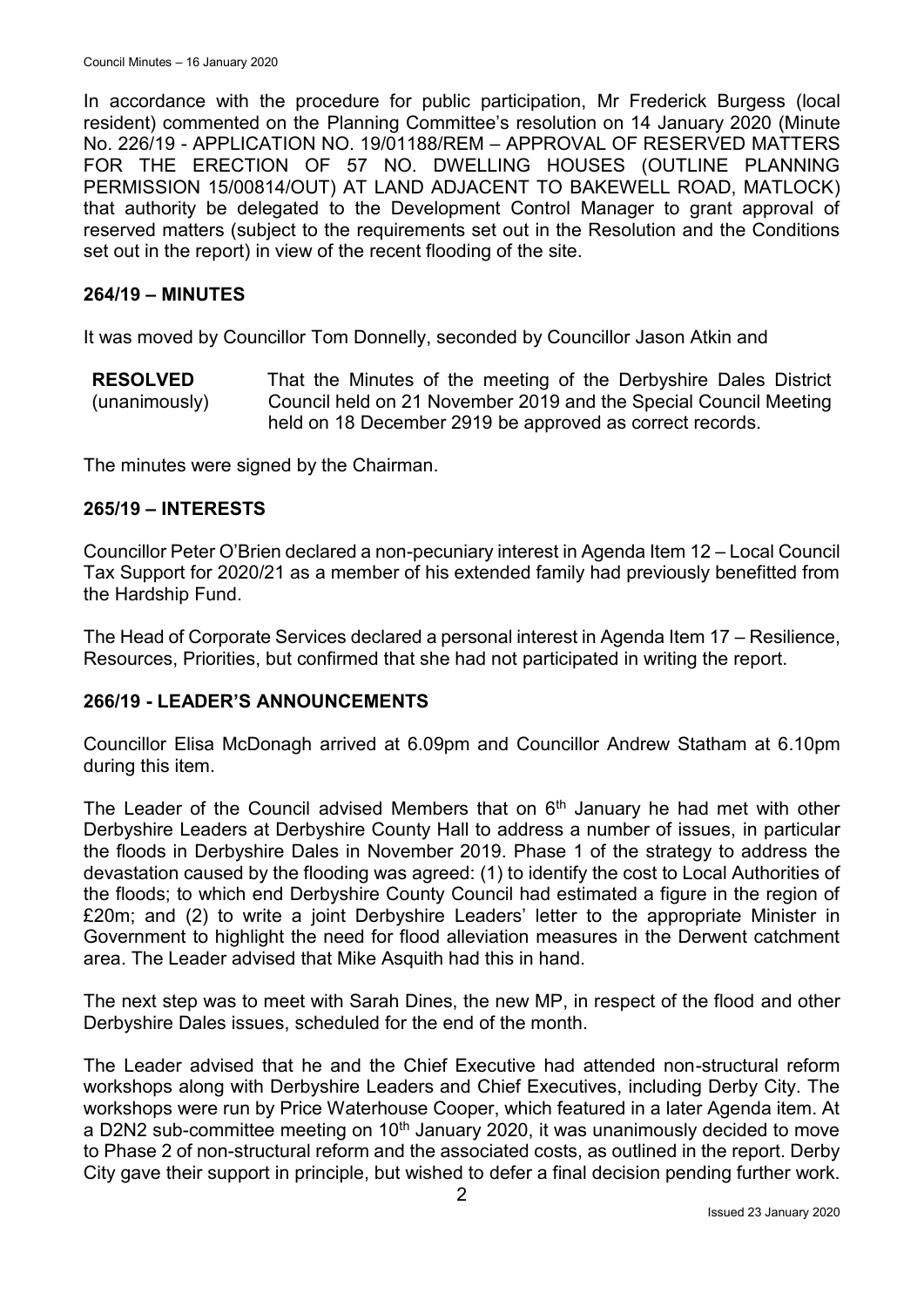The question was raised as to what would happen should Derby City pull out, to which Cllr Lewis replied "We will find the monies for Derby City". It was therefore hoped and trusted that all Councils would give their backing and support to this venture.

## **267/19 – CHAIRMAN'S ANNOUNCEMENTS**

A list of engagements carried out by the Chairman of the District of Derbyshire Dales from Thursday 26 September 2019 to Wednesday 15 January 2020 had been distributed prior to the meeting. The Chairman of the District of Derbyshire Dales also reminded colleagues that the re-focused role of the Chair now included involvement with business start-ups and growing businesses within the Derbyshire Dales. He asked that if Members were aware of any such businesses in their wards they refer them to him.

## **268/19 – MAIDEN SPEECHES**

Cllrs David Hughes, Clare Gamble and Alasdair Sutton presented their Maiden Speeches to the Council.

### **269/19 – COMMITTEES**

It was moved by Councillor Jason Atkin, seconded by Councillor Tom Donnelly and

**RESOLVED** (unanimously) That the non-exempt minutes of the Committees listed in the Minute Book for the period 21 November 2019 to 03 December 2019 be received.

## **270/19 – QUESTIONS (RULE OF PROCEDURE 15)**

Councillor Claire Raw left the meeting at 6.10pm during this item.

**(A) Councillor Peter Slack asked the following question of Councillor Garry Purdy, Leader of the Council:**

*"Last summer at the DDDC workshop, I put forward that we the District Council contact DCC on the maintenance of the large grass verges that we the District Council mow for DCC. I proposed that we the District Council cut around the edges of the verges for road safety splays and the rest of the verges to become Eco Wildlife areas. This would save on grass cutting costs and discharge of carbon, but most important of all the creation of wildlife areas. In wildlife areas there are over 150 different species of flowers and grass that support insects from bees, beetles, grasshopper and butterflies which in turn support birds and small animals. Also it would be good to invite Derbyshire Wildlife Trust with their expertise in this area to have input in the creation of Eco Wildlife verges. So my Question is: have we the District Council contacted DCC over better ways to maintain the large verges and if so what is their response?"*

Councillor Purdy provided the following response:

I can confirm that discussions between District Council and County Council officers have taken place regarding the mowing of verges and the possible creation of 'wildlife corridors'. Over the coming months, our Community and Environmental Services team will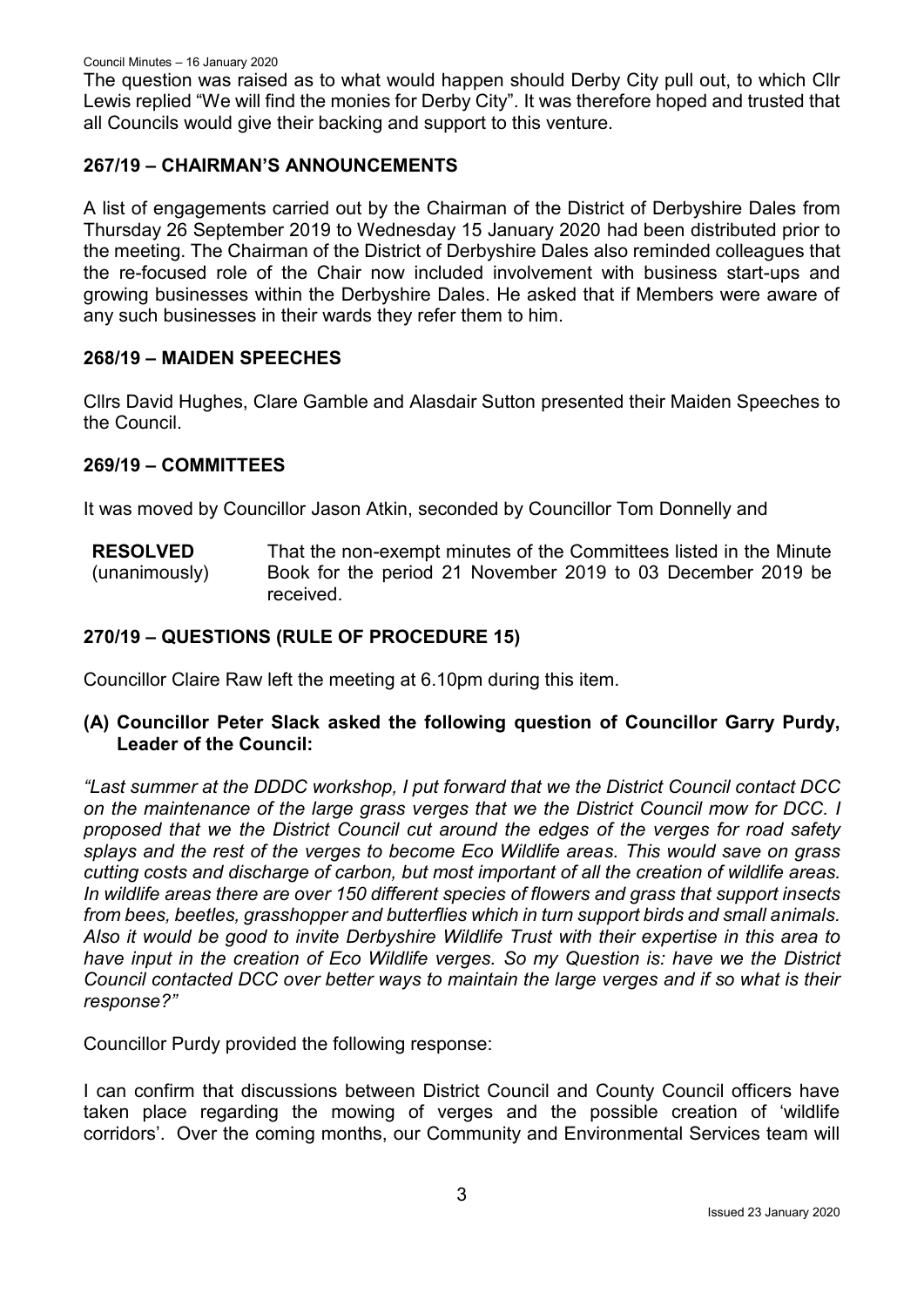be reviewing which areas and methods are most appropriate, and included in this process will be discussions with the relevant Parish and Town Councils and elected members.

This work will, however, form part of the overall review of our Clean & Green service and its Core Standards, which is due to take place this year.

Cllr Slack thanked Cllr Purdy for his response.

## **(B) Councillor Elisa McDonagh asked the following question of Councillor Garry Purdy, Leader of the Council:**

*"The rollout of Universal Credit started in the Derbyshire Dales in September 2018. According to data from the House of Commons library it was estimated during August 2019 that 958 households in the Derbyshire Dales were in receipt of Universal Credit and 627 of these were on Universal Credit for Housing Support. The data also shows that of the 3,820 Derbyshire Dales households still claiming legacy benefits, 1,400 of these were receiving Housing Benefit. The DWP intend to commence managed migration to Universal Credit in November 2020. Freedom of Information requests made last year show households on Universal Credit are six times more likely to be in rent arrears than those in receipt of Housing Benefit. Meanwhile a series of cuts to Local Housing Allowance since 2011 which has then been frozen since 2016 has led to rates not keeping up with the cost of rent. Consequently only 15% of two-bedroom private rental properties are affordable for small families on housing benefit in the Derbyshire Dales. Can the leader tell me what impact these ideological Welfare Reforms have had in our district in terms of the number of people currently homeless (including those in temporary accommodation and those rough sleeping)?"*

Councillor Purdy provided the following response:

The District Council established a Welfare Reform Action Group in 2016. Representatives from landlords, Citizens Advice Bureaux, Department for Work and Pensions, Housing Benefit and the Council's Housing-Options team work together to:

- o Monitor the impact of Welfare Reform
- o Share experience
- o Provide feedback to Department for Work and Pensions
- o Disseminate information
- o Help shape services

Through the Homelessness Prevention Grant the District Council funds two key services which help people maintain their tenancy. The services are:

- the Citizens Advice Bureau to provide debt and money advice and
- Adullam Housing Association who provide floating support to vulnerable households

Under the new Homelessness Reduction Act the District Council has a duty to work with those threatened with homelessness earlier and for longer.

The Council spends its full allocation of Discretionary Housing Payments, administered through the Housing Benefit service, the majority of which helps those who suffer a shortfall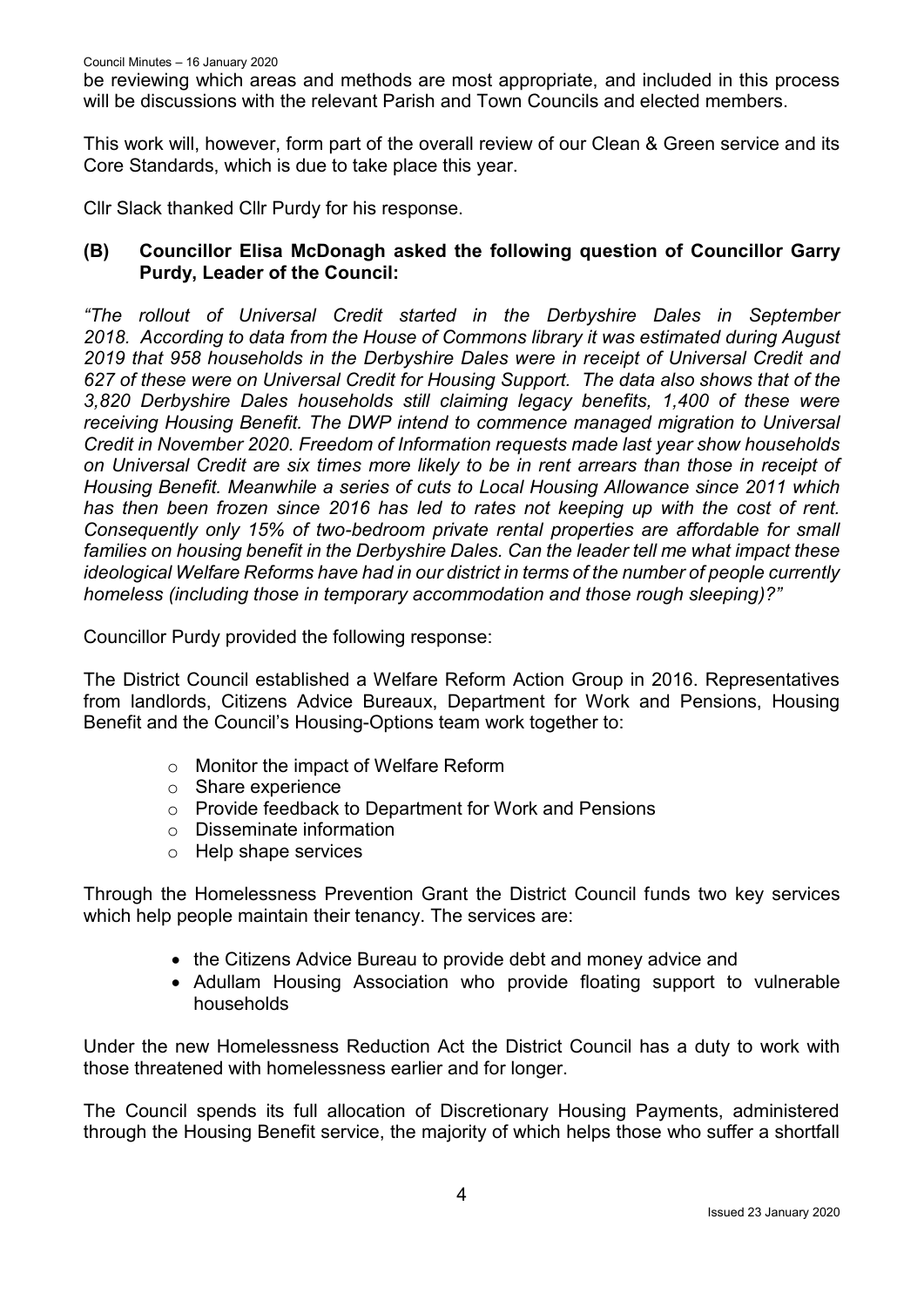between benefits and their rent. The Housing Team also top up the Discretionary Housing Payment fund in order to prevent homelessness.

There are often multiple reasons why a household may become homeless. Whilst it is difficult to say exactly how many people have become homeless as a result of Universal Credit, we do know that of the 461 tenancies on Universal Credit in housing owned by Platform, 361 are in rent arrears. Platform and other housing associations work with the Council to support people at risk of eviction through rent arrears. As a result, since the introduction of the Homelessness Reduction Act in March 2018, the District Council has had 665 homelessness approaches. Of these only 9 (1.3%) have been from housing association tenants where benefit entitlement has changed. This reflects the significant work undertaken by the District Council and our partners to prevent homelessness.

### **Cllr McDonagh thanked Cllr Purdy for his response and requested that a copy be circulated to Members. Cllr McDonagh then asked the following supplementary question:**

*Will the Leader commit to reviewing the homelessness statistics at 6-month intervals in order to identify any trends?*

*Cllr Purdy confirmed this would be done.*

## **(C) Councillor Paul Cruise asked the following question of Councillor Garry Purdy, Leader of the Council:**

*"The Conservative 2019 manifesto has made a commitment to: "...prevent people from falling into homelessness, along with fully enforcing the Homelessness Reduction Act. We will also end the blight of rough sleeping by the end of the next Parliament by expanding successful pilots and programmes such as the Rough Sleeping Initiative and Housing First, and working to bring together local services to meet the health and housing needs of people sleeping on the streets."*

*The Homelessness Reduction Act brought in new duties for local housing authorities like Derbyshire Dales who have to relieve homelessness for all eligible homeless applicants regardless of priority of need. It specifies that local housing authorities must provide more tailored support to rough sleepers. There are at least two cases of rough sleeping in Matlock and there is growing concern that more people will be at risk of homelessness and rough sleeping due to the impact of Universal Credit. Given the time of year and risk of low temperatures is the leader confident that enough resources and support are deployed for rough sleepers to ensure they are housed / given a roof over their head as quickly as possible?"*

Councillor Purdy provided the following response:

The Council, under direction from the Ministry of Housing, Communities and Local Government now have a Homelessness and Rough Sleeper Strategy designed to alleviate Rough Sleeping.

Not everyone approaching the authority as homeless falls within a group the Council have to provide accommodation to, either on a temporary or permanent basis. Some will also choose living on the streets as a lifestyle choice. However during cold weather and extreme weather periods we are asked by the Government to provide Severe Weather Emergency Provision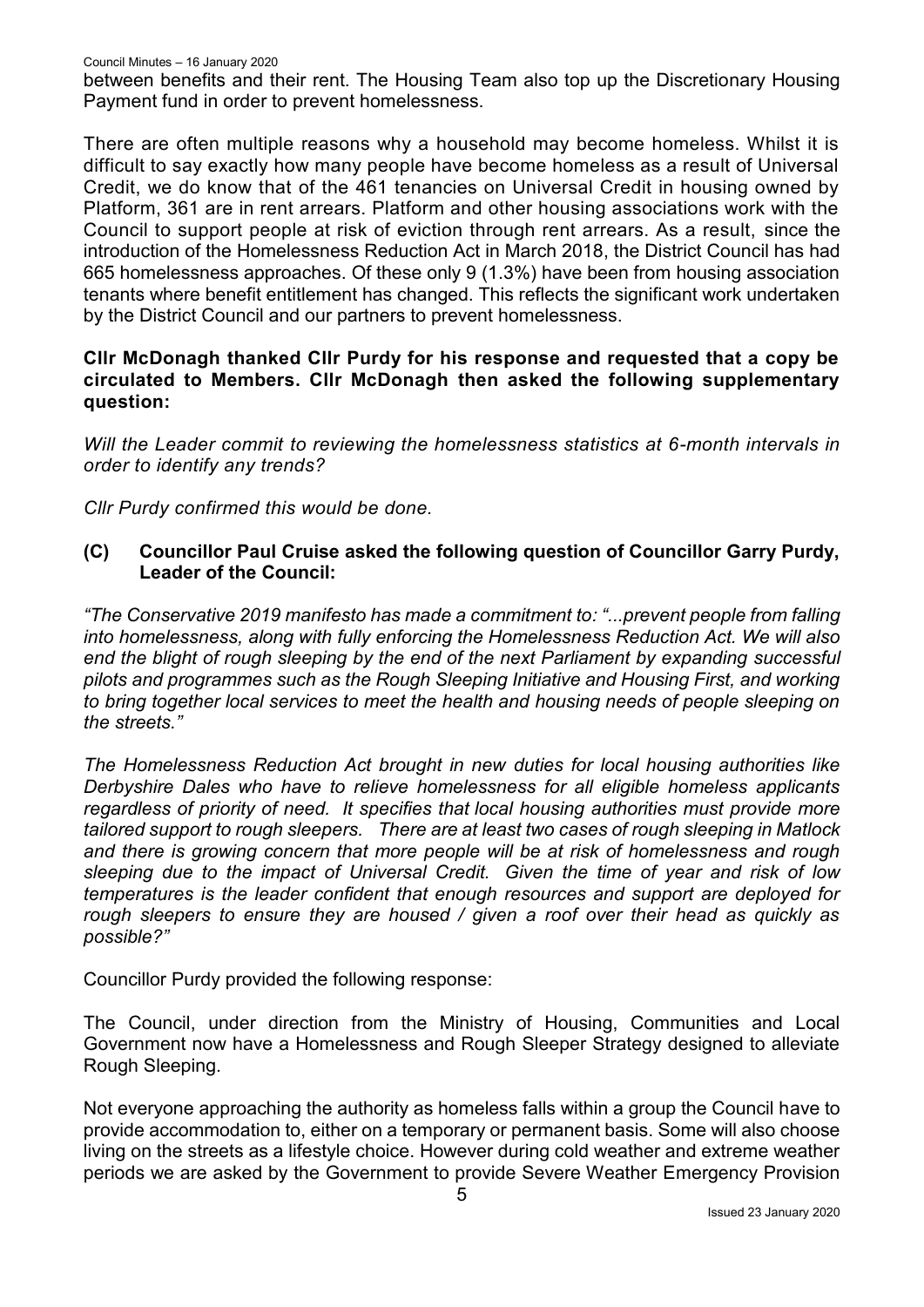to anyone who does not have access to accommodation. Here in the Dales that would be an offer of bed and breakfast over the severe weather period. During the period of wet weather in November the Council provided emergency accommodation for 2 weeks and assisted one person to access accommodation during this period.

DDDC have applied for additional grant funds from the government to be able to offer this provision during the winter months irrespective of the weather conditions.

The Housing Team does all it can to stop someone sleeping rough and works tirelessly to resolve some very complex and complicated situations.

As a further safety net, the District Council works in partnership with Derby City Mission for places at the Derby or Chesterfield night shelter, should someone be threatened with sleeping rough and no alternative can be secured that night.

Derbyshire District and Borough councils secured £250,000 to coordinate and provide a rough sleeper outreach service, the Derbyshire Outreach Team. This new service commenced on the 1<sup>st</sup> January 2020 and will operate until April 2021. Staff from this service visited areas known for rough sleeping in the Derbyshire Dales on Wednesday 15<sup>th</sup> January and engaged with one man in Matlock. Services and assistance in relation to health and housing were offered and the team spent some time trying to persuade him to access help which was declined. The service will make regular contact to keep offering support.

Following the introduction of the Homelessness Reduction Act in March 2018, the District Council have had 665 approaches of homelessness with 441 of those leading to a full homelessness application. When a government advisor visited in September 2019 he commented that the Council was achieving results in the top quartile in the country, with the majority of homeless households assisted at the prevention stage.

District and Borough Councils across Derbyshire have looked into the prospect of Housing First and will continue to explore funding opportunities to bring this forward on a scale that would be a viable and long term option.

The Government are committed to ending rough sleeping and homelessness and have committed an additional year of grant to that previously awarded. Derbyshire Dales received £90,285, the lowest allocation in Derbyshire.

### **Cllr Cruise requested that a copy of Cllr Purdy's response be circulated to Members, and asked the following supplementary question:**

*Could a report be circulated to Members regarding ways in which the Housing First strategy may be implemented?*

Cllr Purdy confirmed this would be done.

# **271/19 – PROPOSAL OF A NOTICE OF MOTION (RULE OF PROCEDURE 16)**

Councillor Claire Raw returned to the meeting at 7.01pm during discussion of this item.

The Council debated the following Motion, submitted by Councillor Peter O'Brien: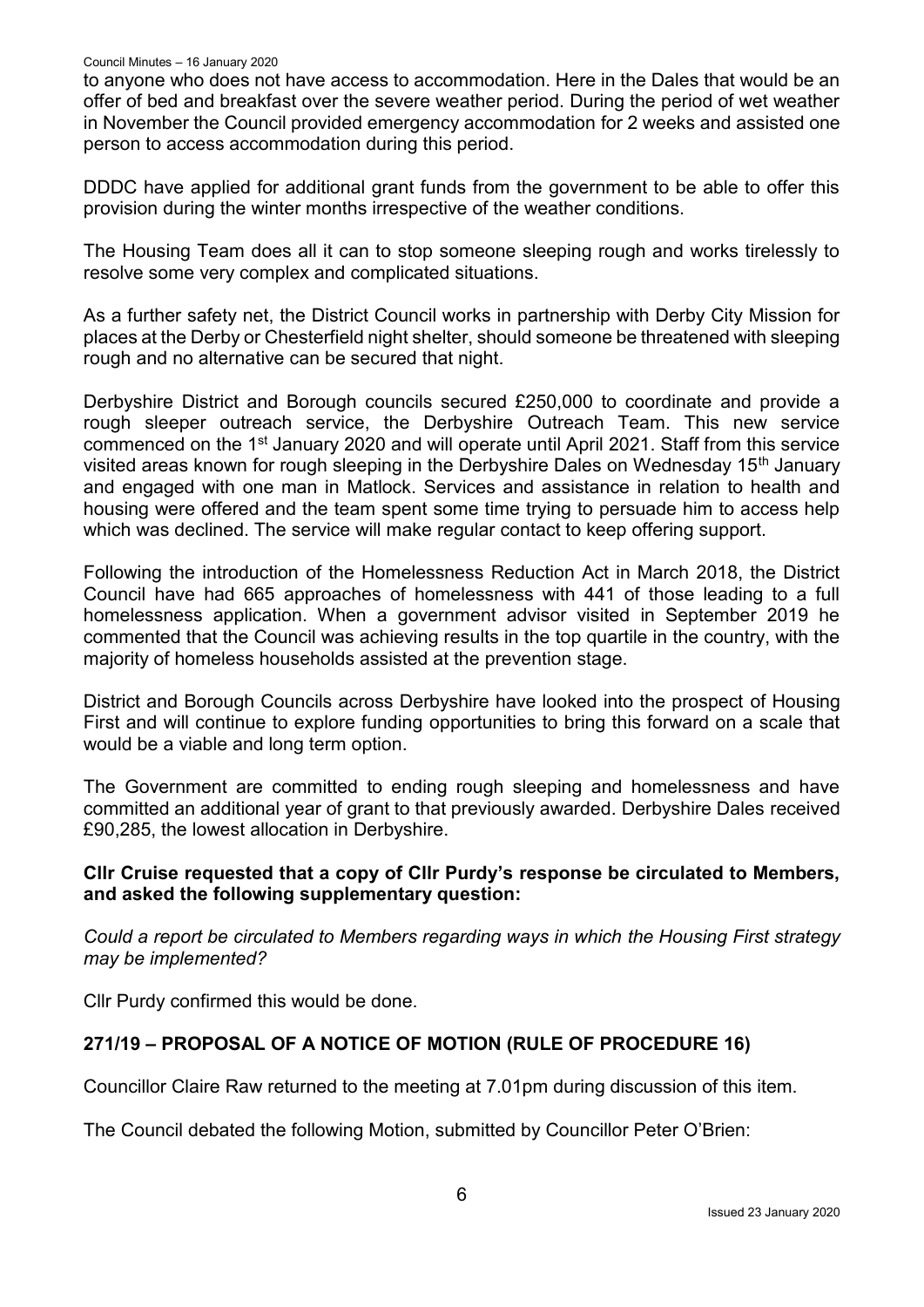"This Council notes the growing evidence, including from the World Health Organisation, that glyphosate carries a higher health risk than previously assumed and that its effect has recently been upgraded by the WHO to 'probably carcinogenic to humans'.

It was moved by Councillor Peter O'Brien, seconded by Councillor Steve Wain and

#### **RESOLVED**

- 1. That this Council notes the growing evidence, including from the World Health Organisation, that glyphosate carries a higher health risk than previously assumed; and that its effect has recently been upgraded by the WHO to "probably carcinogenic to humans";
- 2. That the Council therefore resolves to:
	- (i) trial the use of non-glyphosate methods of weed control from now until 31 October 2020
	- (ii) cease the use of glyphosate in its weed-killing and weed control operations (except for the stem-injection of Japanese Knotweed, Giant Hogweed or other invasive species), including those of its contractors or other third parties working on behalf of the Council, with effect from 1 April 2021, subject to
		- (a) the trial with use of non-glyphosate methods of weed control proving satisfactory to the Community and Environment Committee
		- (b)) the financial implications, if any, of the change in policy being acceptable to the Community and Environment Committee, following the trial outlined above;
- 3. The Council requests Derbyshire County Council and the Council's Registered Social Landlord partners, to take appropriate reciprocal action to eliminate or minimise the use of glyphosate in their weed-killing and weed control activities within the Derbyshire Dales District.

An amendment was moved by Councillor Susan Hobson, seconded by Councillor Jason Atkin, as follows:

|                    | That the matter (the use of glyphosate) be referred to the Community & |
|--------------------|------------------------------------------------------------------------|
|                    | Environment Committee for a detailed report on product data and detail |
| Voting:            | and service implications to enable a reasoned decision to be taken.    |
|                    |                                                                        |
| For                | 17                                                                     |
| <b>Against</b>     | 16                                                                     |
| <b>Abstentions</b> |                                                                        |

This then became the substantive motion and displaced the motion on the table, and it was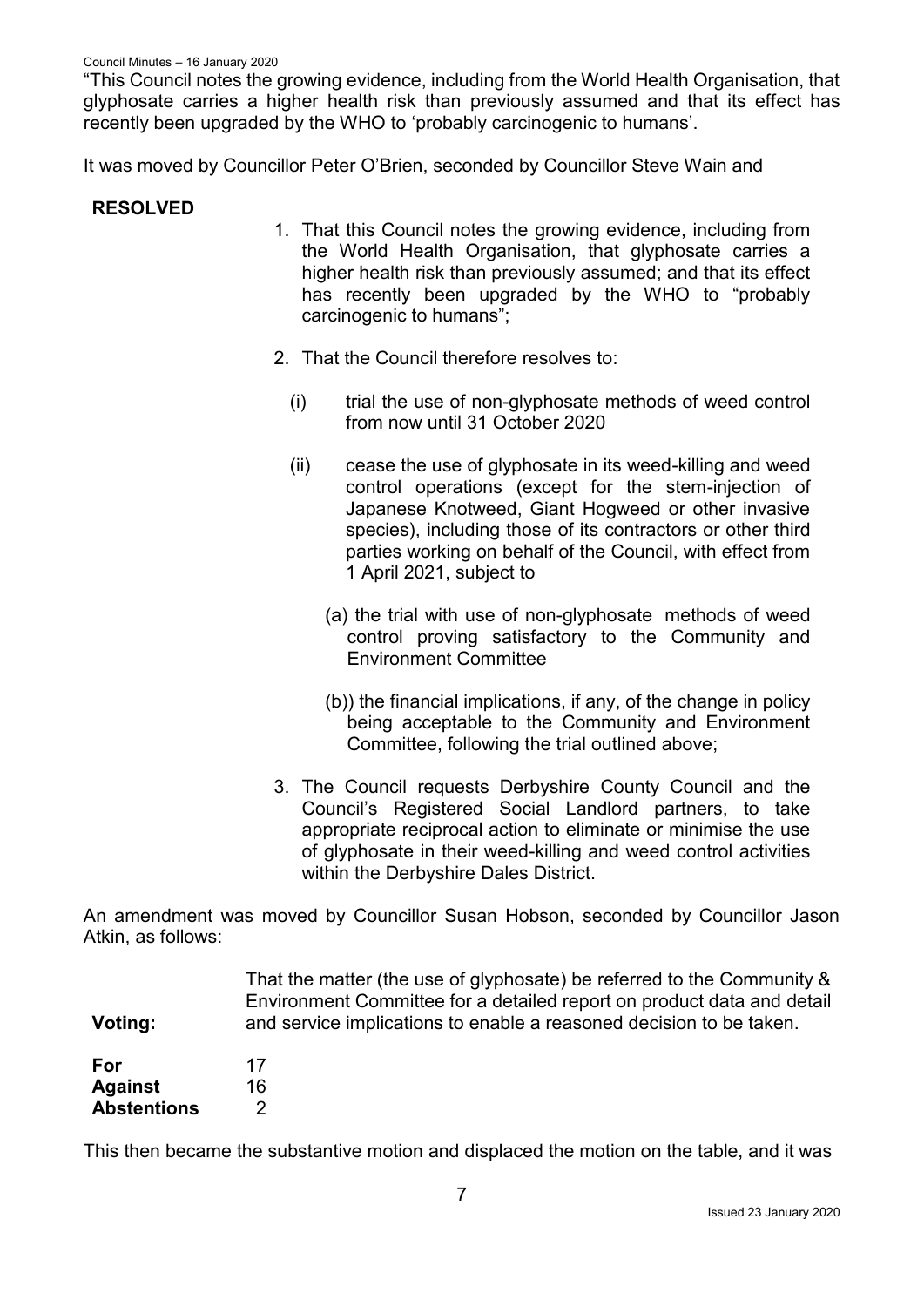| <b>RESOLVED</b> | That the matter (the use of glyphosate) be referred to the Community & |
|-----------------|------------------------------------------------------------------------|
|                 | Environment Committee for a detailed report on product data and detail |
| Voting:         | and service implications to enable a reasoned decision to be taken.    |
|                 |                                                                        |

| For                | 17 |
|--------------------|----|
| <b>Against</b>     | 16 |
| <b>Abstentions</b> | 2  |

The Chairman declared the motion CARRIED.

### **272/19 – CLIMATE CHANGE WORKING GROUP – YEAR 1 ACTION PLAN**

The Council considered a report on the work undertaken by the Derbyshire Dales Members' Climate Change Working Group in developing a Year 1 Action Plan, following the production of the road map in September 2019 which identified those areas of Council work and influence that the Climate Change Working Group believed were most relevant to this subject. Since that time the Group had concentrated on setting out those actions that supported the 4 priorities identified in the road map, which they believed could be delivered, or initiated by 31 March 2020, which were:

- Transport:
- Estates:
- Planning Policy:
- Housing Policy.

The actions put forward by the Group were set out in Appendix 1 to the report and could be seen to support the priority areas, although the heading 'Estates' was now termed 'Council Owned Buildings'. It was acknowledged that although the actions were limited at this stage, they were intended to set a baseline in terms of the Council's carbon footprint and to commence work on both Planning and Housing guidance.

Outside of the structure of the Climate Change Working Group, the Council was also engaged with Derbyshire County Council and the other Derbyshire district and borough councils, through an officer level group, as set out in the report. A copy of the Derbyshire Environment and Climate Change Framework document was attached as Appendix 2 to the report.

One key area of work being considered by the countywide officer group was how this issue should be resourced, as currently most of the Derbyshire authorities did not have dedicated officer resource to progress this important work. It was acknowledged the issue of climate change would be best dealt with by sharing resources and it was hoped that a model approach could be developed by the Group. The county-wide Climate Change Action Officer Group last met on 14 January 2020, when it was agreed that a report would be presented at the next Derbyshire Chief Executives' Group due to meet on Friday 24<sup>th</sup> January to discuss the recommendations in respect of resources to be allocated across the county. If it were not possible to identify a collaborative model of working in this way then it would become necessary for Derbyshire Dales District Council to consider how it would resource this work stream in the future.

It was moved by Councillor David Chapman, seconded by Councillor Chris Furness, and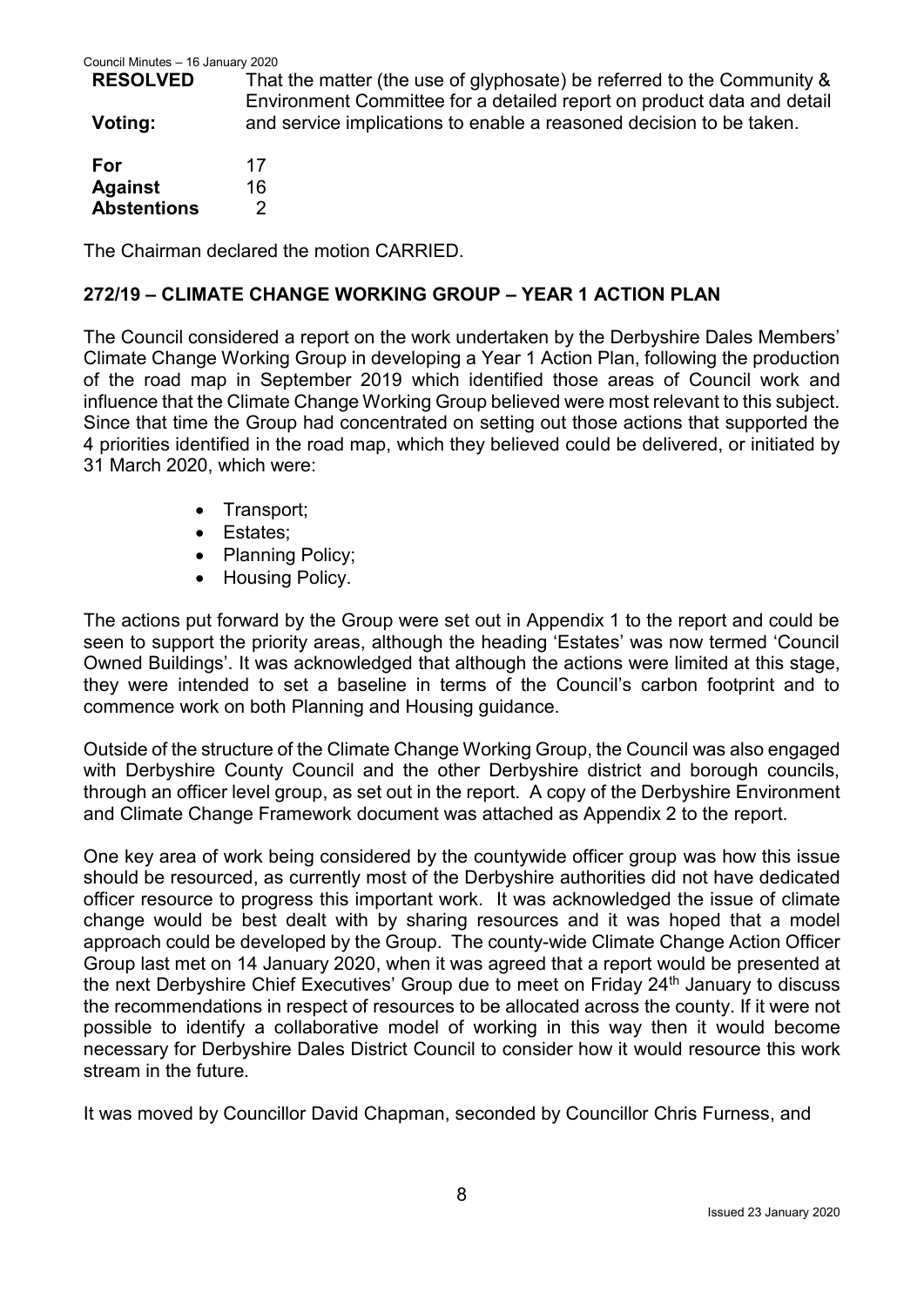#### **RESOLVED**

That the Year 1 Action Plan produced by the Climate Change Working Group is approved.

#### **Voting:**

| For                | 34 |
|--------------------|----|
| <b>Against</b>     | O  |
| <b>Abstentions</b> |    |

The Chairman declared the motion CARRIED.

## **273/19 – LOCAL COUNCIL TAX SUPPORT FOR 2020/21**

The Council considered an updated report that provided information relating to proposed changes to, and sought approval to adopt, the Local Council Tax Reduction Scheme for the financial year 2020/21.

It was reported that no significant technical changes were proposed to the scheme to be adopted for 2020/21 and so no new consultation with the public or with precepting authorities had been necessary. The Benefits Manager was satisfied that based on projected caseload and relevant changes occurring, the costs of the 2019/20 scheme fell within budget.

A regular in-year review continued to monitor the impact of Full Service Universal Credit on local residents' entitlements and their ability to budget for the payment of council tax. These findings would inform the Council's decisions on changes to its future year's scheme.

The government's approach to the scheme in respect of pensioners and the working age sector was set out in the report, together with an explanation of technical changes to the national Housing Benefit Scheme.

However, the decision had previously been made not to mirror these changes within the Local Council Tax Reduction Scheme for working age households during 2020/21 for reasons set out in the report. It was therefore proposed, in the interests of clarity and equity, that all allowances, premiums and non-dependant deductions and any other associated amounts in the scheme be uprated for both pensioner and working age claimants in line with the 'Prescribed Requirements' regulations (The Council Tax Reduction Schemes (Amendment) (England) Regulations 2020 (S.I. 2020 No 23)) and the DWP Uprating Circular HB A1 2020 (Revised)), as set out in the report. No other changes to the local scheme for 2020/21 were proposed.

Alongside the 'main' Local Council Tax Support Scheme the Council also gave Discretionary Council Tax Assistance, used to help low income households with council tax to pay after a main CTS reduction, as well as to pay the 8.5% liability for working age claimants who had other debts. Referrals were taken from Citizens Advice Bureaux locally.

Prior to 2018/19, elected members had set this Discretionary fund at £15,000 per annum, increasing to £16,000 during 2018/19 and £17,000 for 2019/20 to reflect the increased demand from local residents. It was proposed that the budget amount for hardship applications should be increased to £18,000 for 2020/21, primarily because of the likely acceleration of Universal Credit Full Service Roll out under 'managed migration arrangements'. Reassurance was given to elected members that the additional funds would be spent appropriately to support the most vulnerable households.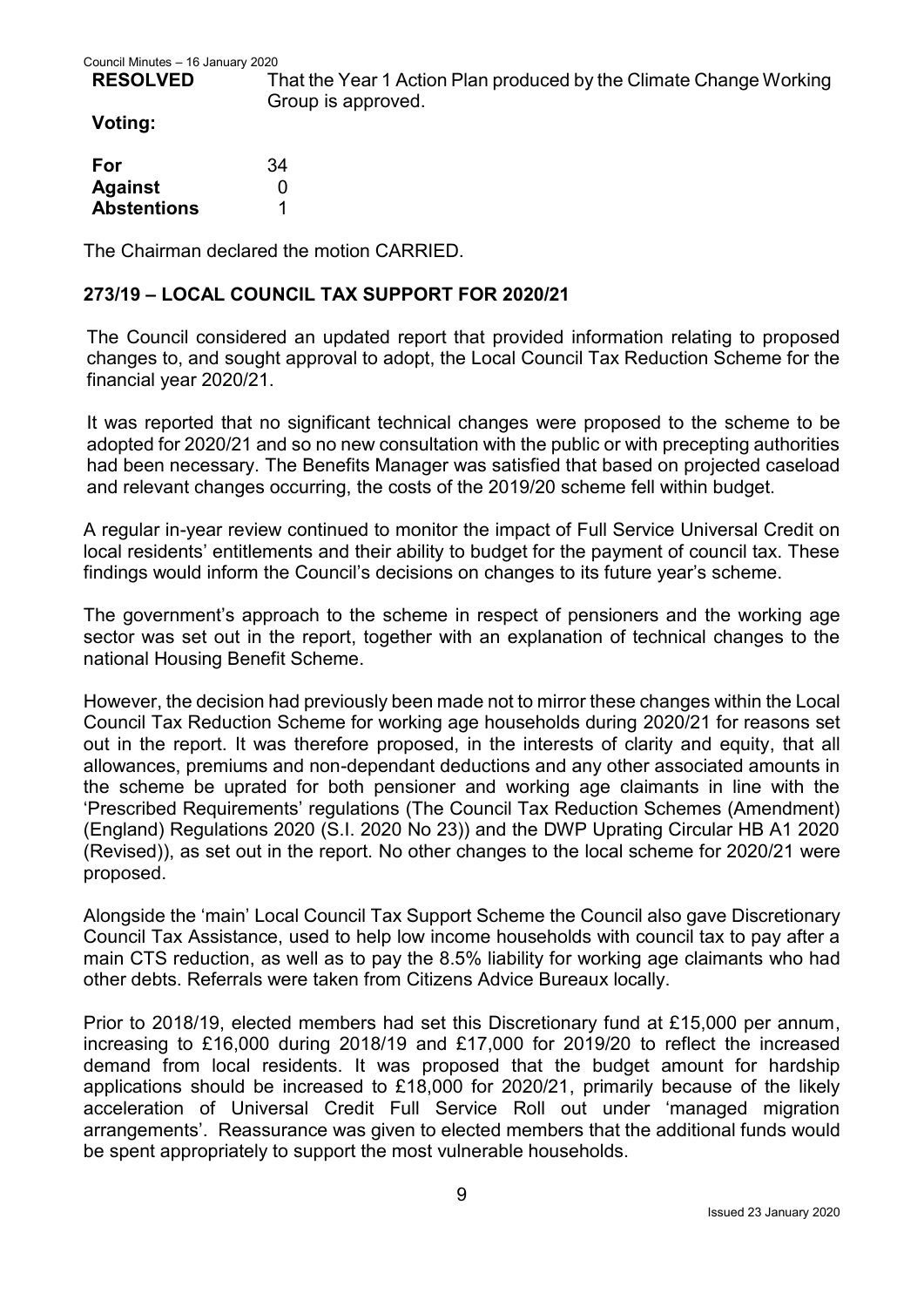The two sets of regulations would be available to Members on request. The final adopted scheme for 2020/21 would be published in full on the Council's website by 31st March 2020.

It was moved by Councillor Sue Bull, seconded by Councillor Mike Ratcliffe and

**RESOLVED** (unanimously) 1. That under section 13A (1)(a) of the Local Government Finance Act 1992, the Council approves and adopts the scheme detailed in this report as the local Council Tax Reduction Scheme for 2020/21. 2. That a maximum total amount of £18,000 be set provisionally for all hardship relief applications under Schedule 11 of the

- scheme for 2020/21 (to be reviewed by a further report to Council during the year if it appears that this amount may be insufficient).
- 3. That the maximum total amount for all hardship relief applications under Schedule 11 of the scheme for 2020/21 be increased to £18,000.

## **274/19 – LOCAL OFFER FOR CHILDREN IN CARE AND CARE LEAVERS**

The Council considered a report that sought approval for the District Council, having a duty to co-operate under section 10 of the Children's Act 2004 as a 'relevant partner' to Derbyshire County Council in its role as a corporate parent, to support to publish and deliver a countywide district and borough Local Offer for Children in Care and Care Leavers.

The concept of corporate parenting under The Children and Social Work Act 2017 was explained in Section 2 of the report. Section 2 of this Act required local authorities to publish information about the services they offered to care leavers, which may assist them in preparing for adulthood and independent living, including health and well-being, education and training, employment, accommodation, and participation in society.

The current known numbers of care leavers across Derbyshire were tabled in paragraph 2.8 of the report. At age 21 care leavers now had the right to access additional support services from the County Council, but unfortunately accurate figures were not available. It was likely that the number of care leavers aged 18 to 25 in Derbyshire Dales would be in the region of 12.

Through the Derbyshire Chief Executives' Group and the newly formed Derbyshire Corporate Parenting Board, the County Council and the district/borough councils agreed to collaborate to create a single Local Children in Care and Care Leaver Offer for each of the district and borough councils to consider for adoption and publication, based around 3 themes, as listed below and detailed in the report:

- Wellness and participation;
- Employment, education and training;
- Accommodation and housing.

Derbyshire Dales District Council had taken the decision at its Council meeting on 24 January 2019 to apply a local council tax discount to all care leavers under the age of 25 from 1 April 2019 onwards. This principle had been written into the Council's Policy for Council Tax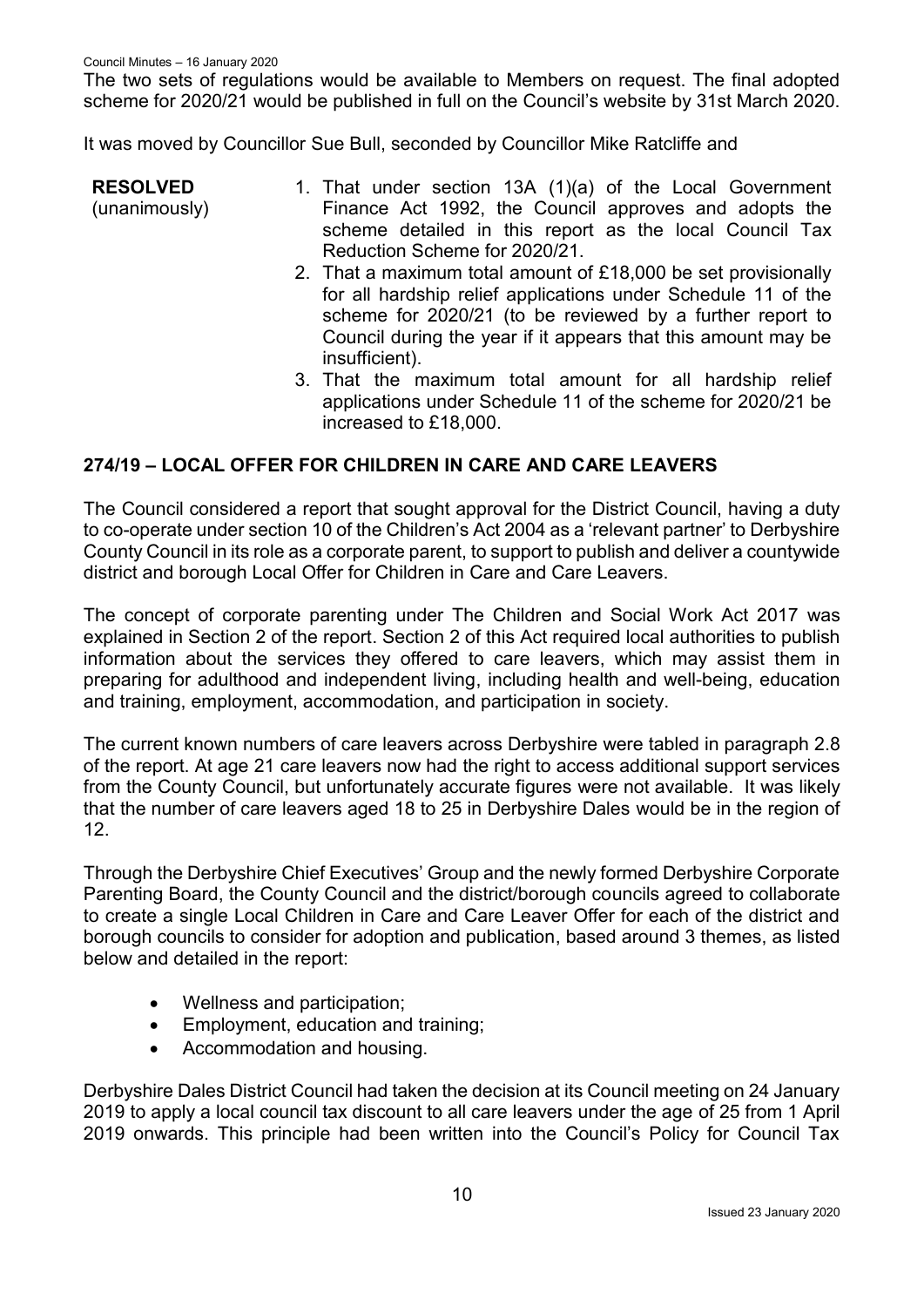Discretionary Reliefs and was now being applied; as such, the District Council had already complied with this element of the Care Leavers' Offer.

In July 2016 the Government published a major policy document 'Keep on caring' to support young people from care to independence. A key commitment in the paper was a strategic pledge to introduce a Care Leaver Covenant, as explained in the report. By supporting Derbyshire County Council in its corporate parenting role the District Council was effectively setting out its own offer to care leavers and as such was committing to the Covenant.

It was moved by Councillor Helen Froggatt, seconded by Councillor Mike Ratcliffe and

| <b>RESOLVED</b><br>(unanimously) |    | That the corporate parenting principles enshrined in the<br>Children and Social Work Act 2017 are endorsed;                                                     |
|----------------------------------|----|-----------------------------------------------------------------------------------------------------------------------------------------------------------------|
|                                  | 2. | That the district offers around Wellness and Participation,<br>Employment, Education and Training, and Accommodation<br>are approved, as set out in the report; |
|                                  | 3. | That Council's previous decision in relation to council tax<br>exemptions for care leavers is noted.                                                            |
| $\blacksquare$                   |    |                                                                                                                                                                 |

A 10-minute recess was taken at 8.05pm.

### **275/19 – TREASURY AND MID-YEAR REPORT FOR 2019/20**

The Council was asked to approve the Treasury Management Mid-Year Report for 2019/20 in line with the Authority's legal obligation to have regard to the CIPFA Code.

The 2017 Prudential Code included a new requirement for local authorities to provide a Capital Strategy, which was to be a summary document approved by full Council covering capital expenditure and financing, treasury management and non-treasury investments. The Authority's Capital Strategy complying with CIPFA's requirement was approved by Council on 7<sup>th</sup> March 2019.

On 31st March 2019, the Authority had net investments of £8m arising from its revenue and capital income and expenditure. A summary of the Balance Sheet was shown in Table 1, with the treasury management position at 30<sup>th</sup> September 2019 and the change during the period shown in Table 2.

The Council's borrowing strategy was set out in paragraph 1.5 of the report and treasury investment activity in paragraph 1.6 of the report.

The Head of Resources reported that all treasury management activities undertaken complied fully with the CIPFA Code of Practice and the Authority's approved Treasury Management Strategy, as illustrated in Tables 4 and 5, and the Council's treasury management risk indicators were outlined in paragraph 1.8 of the report.

The Head of Resources provided a summary in the report of the outlook for the remainder of 2019/20, with a viewpoint from the Council's treasury advisor, Arlingclose.

It was moved by Councillor Garry Purdy, seconded by Councillor Sue Bull and

| <b>RESOLVED</b> | That the Treasury Management Mid-Year Report for 2019/20 be |  |
|-----------------|-------------------------------------------------------------|--|
| (unanimously)   | approved.                                                   |  |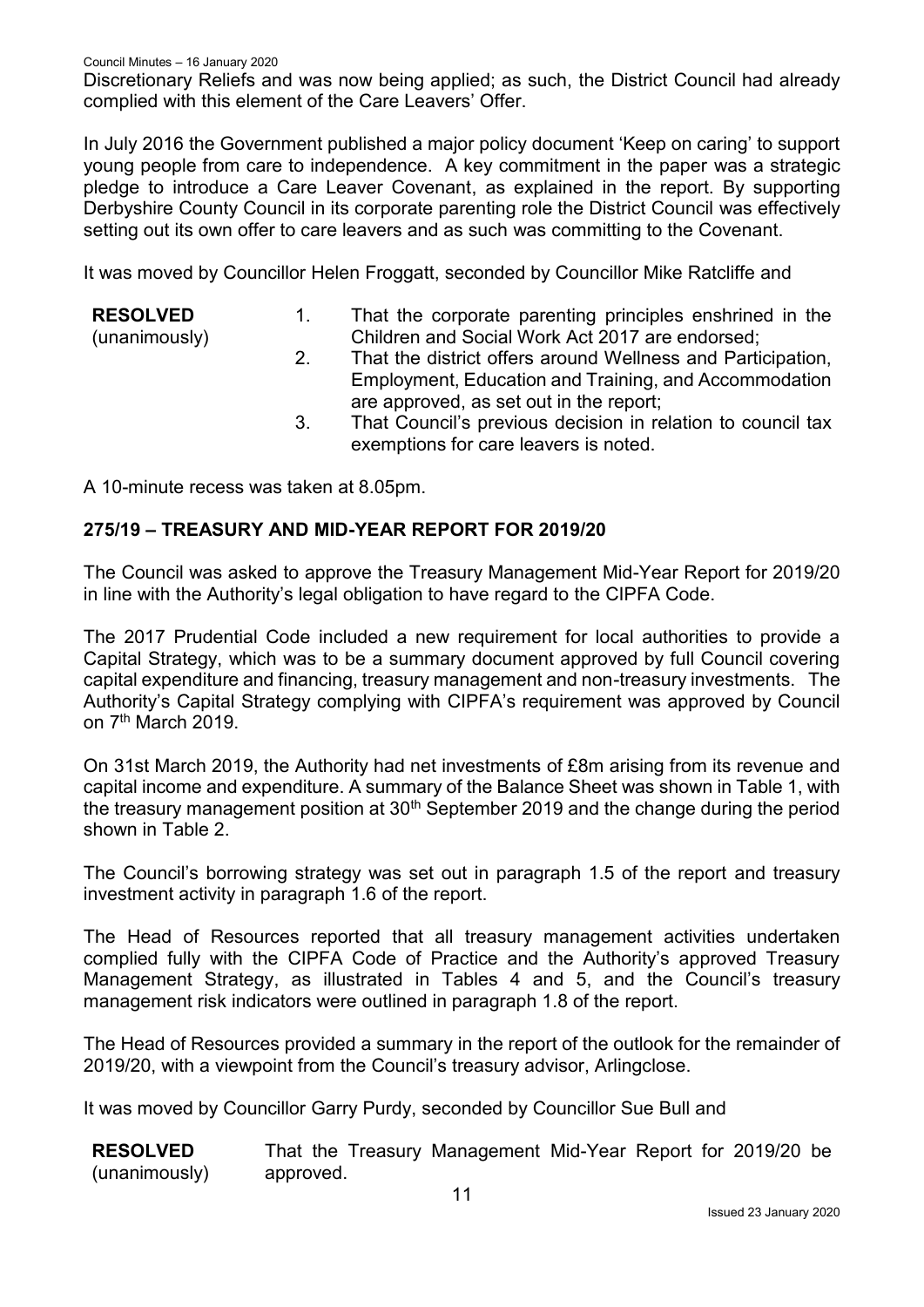# **276/19 – REGULATION OF INVESTIGATORY POWERS ACT 2000**

This item had been deferred from the Council meeting on 21 November 2019.

Council considered an updating report following the inspection of the Investigatory Powers Commissioner's Office in July 2019 (copy of report attached as Appendix 1 to the report) on the Council's policies and procedures relating to the use of the Regulation of Investigatory Powers Act 2000 ("RIPA"). The report informed Members of the outcome of the inspection and sought approval for an amended RIPA policy, attached as Appendix 2 to the report, to incorporate the observations made by the inspector.

RIPA gave the Council significant powers to investigate serious matters and offences. It enabled the Council to use covert surveillance, covert human intelligence sources (CHIS) and the acquisition of service use or subscriber information in relation to communications data in a manner which was compatible with Article 8 of the European Convention on Human Rights (which governed an individual's right to respect for their private and family life). Before the Council may undertake covert surveillance, there were various criteria which must be met, including approval of the application by a Magistrate.

The outcome of the report was primarily positive. There were no issues that raised major concerns for the inspector; however 2 recommendations and 4 observations were made, as set out in Section 2 of the report. The recommendations made by the inspector highlighted the importance of providing advice to Councillors that would prevent them from potentially becoming a CHIS. The Head of Corporate Services therefore sought authority to draft a Members' Social Media Policy to assist members with advice relating to RIPA and CHIS, Codes of Conduct and advice Data Protections and keeping personal details safe.

It was moved by Councillor Garry Purdy, seconded by Councillor Steve Wain and

#### **RESOLVED**

(unanimously)

- 1. That the report from the Investigatory Powers Commissioner's Office attached at Appendix 1 to the report is noted.
- 2. That the amended Regulation of Investigatory Powers Act 2000 policy attached at Appendix 2 to the report is approved.
- 3. That the Head of Corporate Services be instructed to draft a Member's Social Media Policy to be presented to Council for Approval.

### **277/19 – REVIEW OF THE DISTRICT COUNCIL'S CODE OF CONDUCT FOR ELECTED MEMBERS**

This item had been deferred from the Council meeting on 21 November 2019.

The Council considered approval of revisions to the Code of Conduct, last reviewed in 2017, for all Councillors, in light of a recent internal audit report and to reflect recent changes to legislation.

In April 2019 an internal Audit report concluded a review of Gifts, Hospitality and Register of Interests with a rating of Substantial Assurance. One of the recommendations was to "consider reinstating the requirement for Members to declare gifts and hospitality accepted and rejected", as required within the national Code of Conduct prior to 2012, over £25 in value. The Localism Act of 2011 removed the requirement for a national code and all local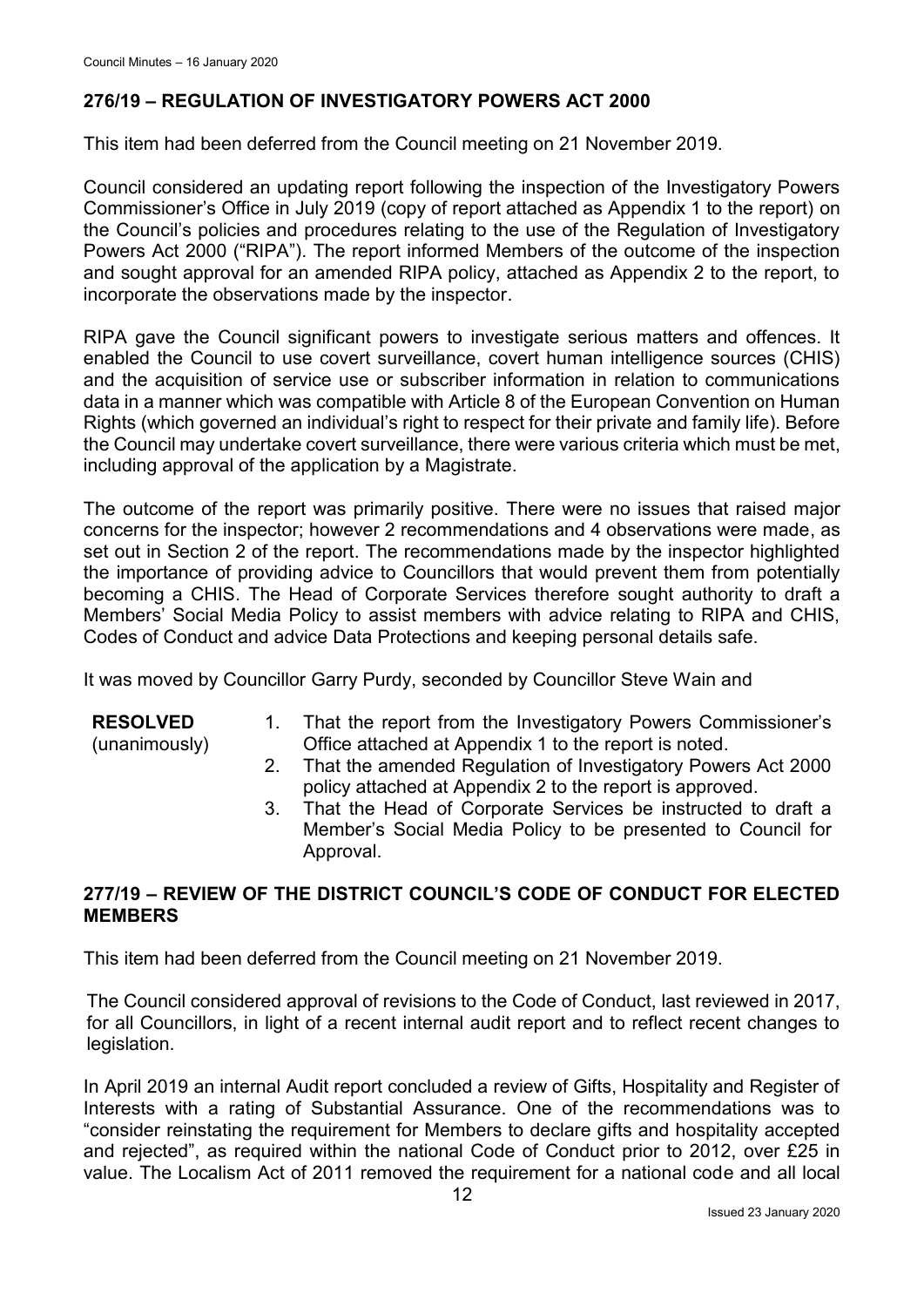authorities had since been required to publish a Code based on the 7 principles of public life plus any other requirements considered necessary and proportionate. At that time the Register of Gifts and Hospitality contained minimal entries and the Council decided that it was not proportionate to require Councillors to declare receipt.

A copy of the proposed revision was attached as Appendix 1 to the report, with additions and improvements highlighted in red. The proposed amendments were set out in Section 2 of the report.

A common suggestion which had not been incorporated as it was unenforceable by a local Code, apart from Member training, related to attendance at meetings, workshops and other events. Councillors were expected to be community leaders and the role was much better defined in the Role Profile which was now linked to the Code. A copy of the current role profile was attached as Appendix 2, for information. Common law also provided that a Councillor would automatically be disqualified from holding office if they failed to attend a meeting within 6 months.

It was moved by Councillor Sue Bull, seconded by Councillor Mark Wakeman and

**RESOLVED** (unanimously) That the revised Code of Conduct is approved with immediate effect.

# **278/19 – RESILIENCE, RESOURCES, PRIORITIES**

Councillors Andrew Shirley and Michele Morley left the meeting at 8.45pm during discussion of this item.

The Council considered the Chief Executive's proposals to realign organisational resources in response to a number of staffing changes in order to ensure that the Council was adequately resourced to deal with existing and future priorities and challenges.

In March 2019, Council approved the updated Medium Term Financial Plan and this continued to be developed alongside the current budget monitoring process. Due to the financial uncertainty that continued to exist beyond 2020/21, there was a need to proceed cautiously in regard to any new long term financial commitments, at least until the financial future of the Council became clearer. Beyond the 2020/21 financial settlement, there would, no doubt, be further pressures placed on Local Government and the Council would need to revise its projections once this future position became clearer. However, despite the continuing financial pressures, it was essential that the Council had sufficient resources, appropriately aligned, to deliver upon the Council's priorities. The report therefore set out the recommendations arising from the Corporate Peer Challenge; organisational structure and capacity and major projects and work programmes. Each of these was discussed in detail in the main body of the report, and summarised below.

The key recommendations outlined to the Council as part of the LGA Peer Challenge presentation were listed in the report, and a copy of the final report would be circulated to Members as soon as it was received. The Corporate Leadership Team (CLT) would also review the final recommendations and formulate an Action Plan to be presented to Members for consideration and approval.

The Corporate Peer Challenge identified that the District Council had good, dedicated staff, yet in regard to organisational capacity there were a number of areas that required immediate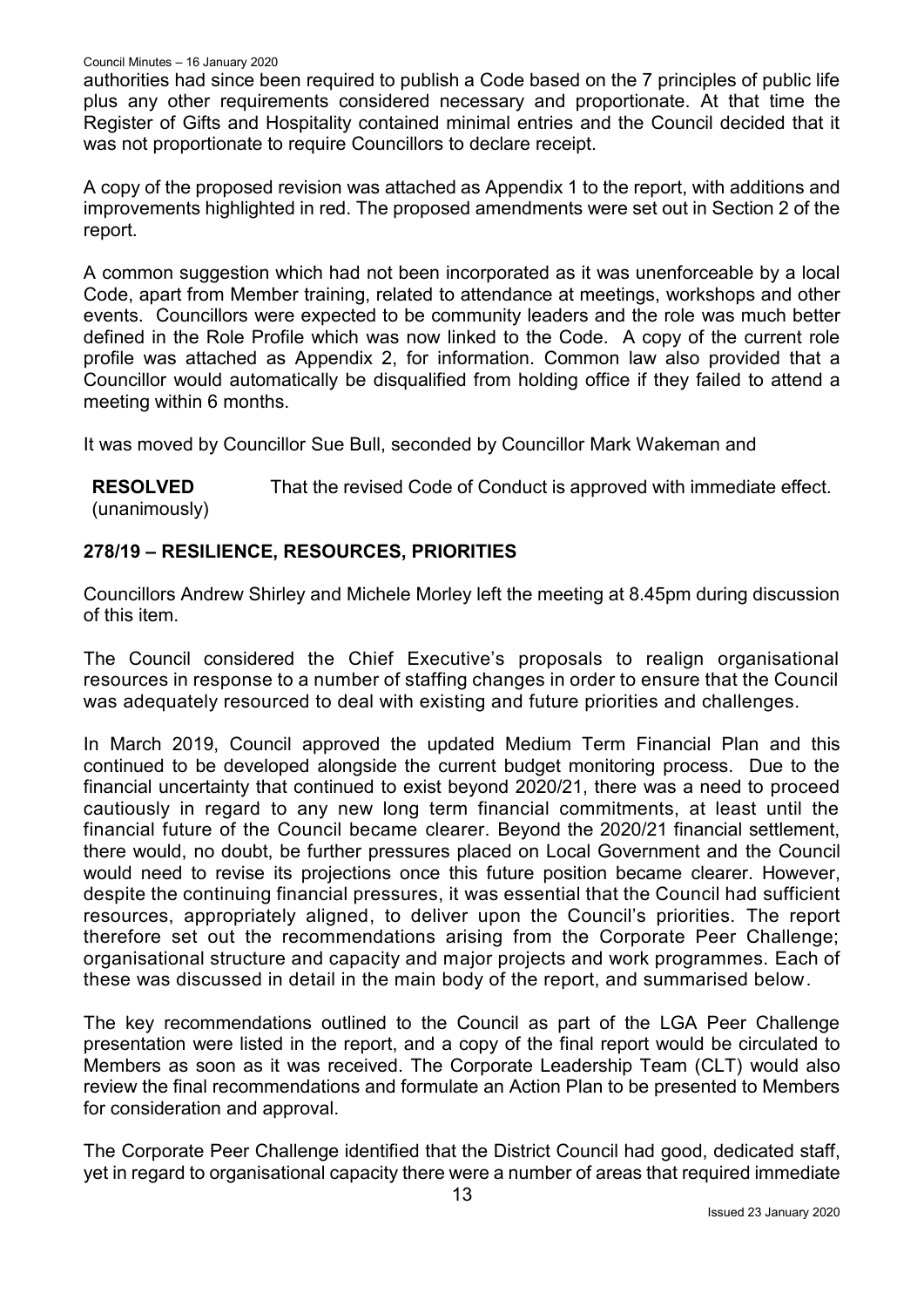attention, including Corporate Leadership Team, Corporate Services, Estates and Facilities, Environmental Health and Regeneration and Policy. Each of these areas was discussed in detail in Section 3 of the report.

In addition to the day to day delivery of services and progressing corporate priorities such as climate change, affordable housing and economic regeneration, there were a number of significant projects during the next 12-18 months all of which would consume time and resources, as identified in the report and summarised below:

Implementation of the Waste and Recycling Contract Revenues and Benefits Contract Review of Clean and Green Service Standards Climate Change

It was moved by Councillor Garry Purdy, seconded by Councillor Mike Ratcliffe and

- **RESOLVED** 1. That the Council acknowledges the need to determine its future priorities through the formulation of the Corporate Plan and acknowledge the non-priorities in order to ensure that organisational resources can be effectively and efficiently aligned to maximise delivery.
	- 2. That Council support the principle of appointment to the post of 'Corporate Director' and that it is included within the draft budget for 2020/21 and the updated Medium Term Financial Plan and that a further report be presented to Council on the precise details and proposed recruitment process for this position.
	- 3. That Council note the retirement of the Head of Corporate Services with effect from 31<sup>st</sup> May 2020 and support the recruitment of a new 'Director of Corporate and Customer Services' utilising specialist recruitment consultants as outlined in the report.
	- 4. That Council note the future retirement intentions of the Democratic Services and Electoral Services Manager and support the recruitment of a new Democratic Services and Electoral Services Manager to work alongside the existing postholder for a period of up to 6 months and that the costs of this appointment be included within the draft budget for 2020/21 and the updated Medium Term Financial Plan
	- 5. That Council support the proposals for the restructure of Environmental Health as outlined in the report and that the costs of the restructure be included within the draft budget for 2020/21 and the updated Medium Term Financial Plan.
	- 6. That Council note the proposed restructure within Estates and Facilities team and the intention to review the structure within the Regeneration and Policy team in accordance with meeting Council priorities.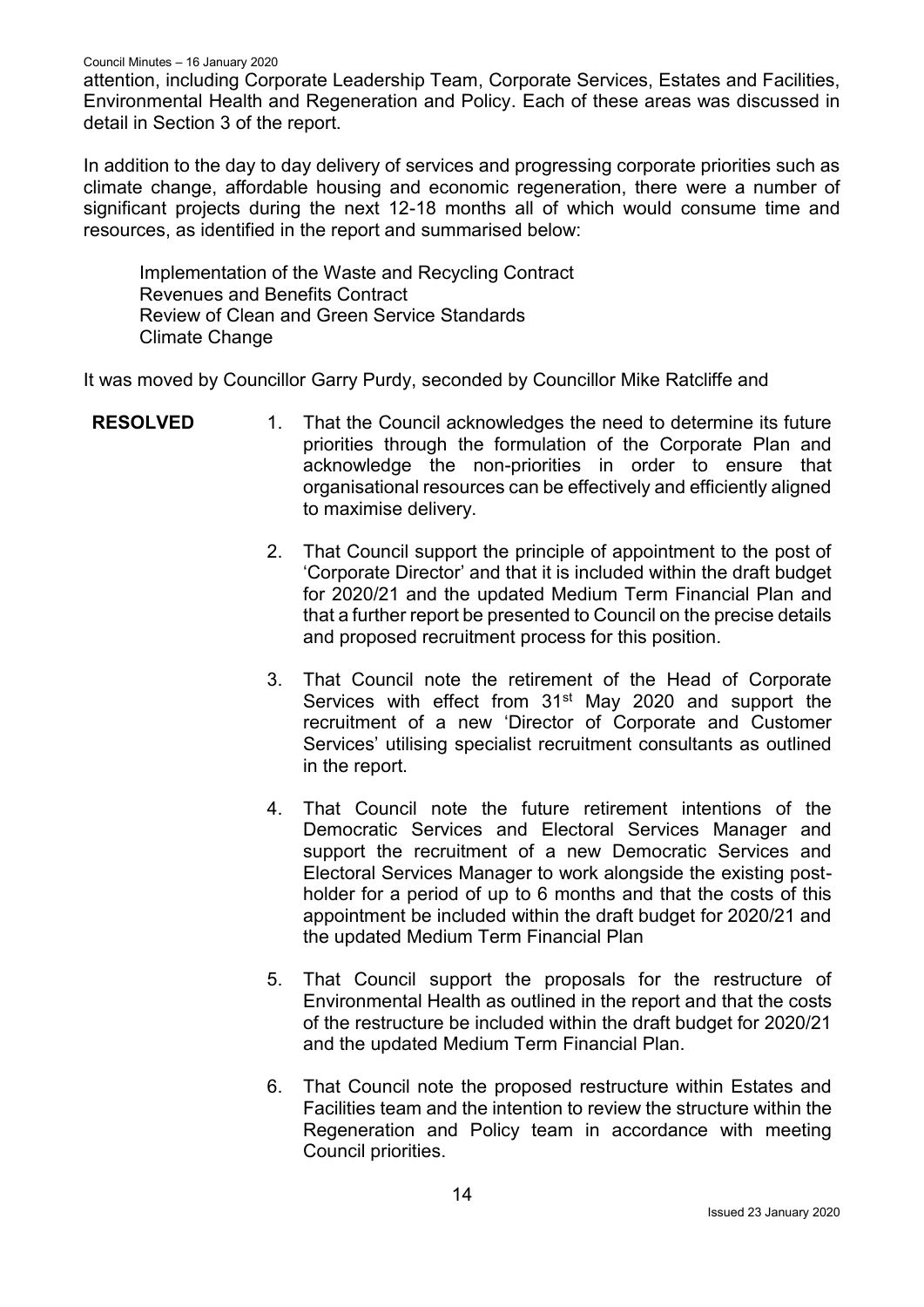- 7. That Council note the major projects and work programme for the next 12-18 months and have due regard to this and the impact that this work will have on the availability of organisational resources.
- 8. That the Chief Executive undertake a review of existing roles and responsibilities within the Corporate Leadership Team in order to maximise strategic capacity to deliver on the Council's priorities.

Voting:

| For         | 28 |
|-------------|----|
| Against     |    |
| Abstentions |    |

The Chairman declared the motion CARRIED.

### **279/19 – MOTION TO CONTINUE**

It was moved by Councillor Jason Atkin, seconded by Councillor Tom Donnelly and

**RESOLVED** (unanimously) That in accordance with Rule of Procedure 13, the meeting continue beyond 2½ hours to enable the business on the agenda to be concluded.

### **280/19 – NEW VISION FOR DERBYSHIRE – NON-STRUCTURAL REFORM**

The Council considered an update on work taking place with all Derbyshire Councils on nonstructural reform and the development of a new vision for Derbyshire, and was asked to agree proposals for taking forward the approach over the next six months.

In June 2019, Price Waterhouse Coopers (PWC) were commissioned by Derbyshire County Council to undertake a programme of work to explore the appetite for future collaborative working in Derbyshire. The study commenced in August 2019 through a series of semistructured interviews with Leaders and Chief Executives, led by a team from PWC. Key interview topics for discussion, together with the outcome, were set out in the report.

All Derbyshire Councils agreed to participate in the study. Derbyshire Chief Executives, and a sub-group comprising a small number of Derbyshire Councils (including Derbyshire Dales), had led the work throughout this process to guide the work and future phases.

To focus attention over the next six months, PWC had made recommendations and also identified a number of next steps for Phase 2, to capitalise on potential benefits as follows, as show in the report.

The findings from the study and proposals had been discussed and considered at both Derbyshire Chief Executives and the D2 Joint Committee for Economic Prosperity, which took place in November 2019. Derbyshire Chief Executives had been tasked with taking Phase 2 of the work forward with PWC and the Chief Executive would bring further details on this back to the Council in due course.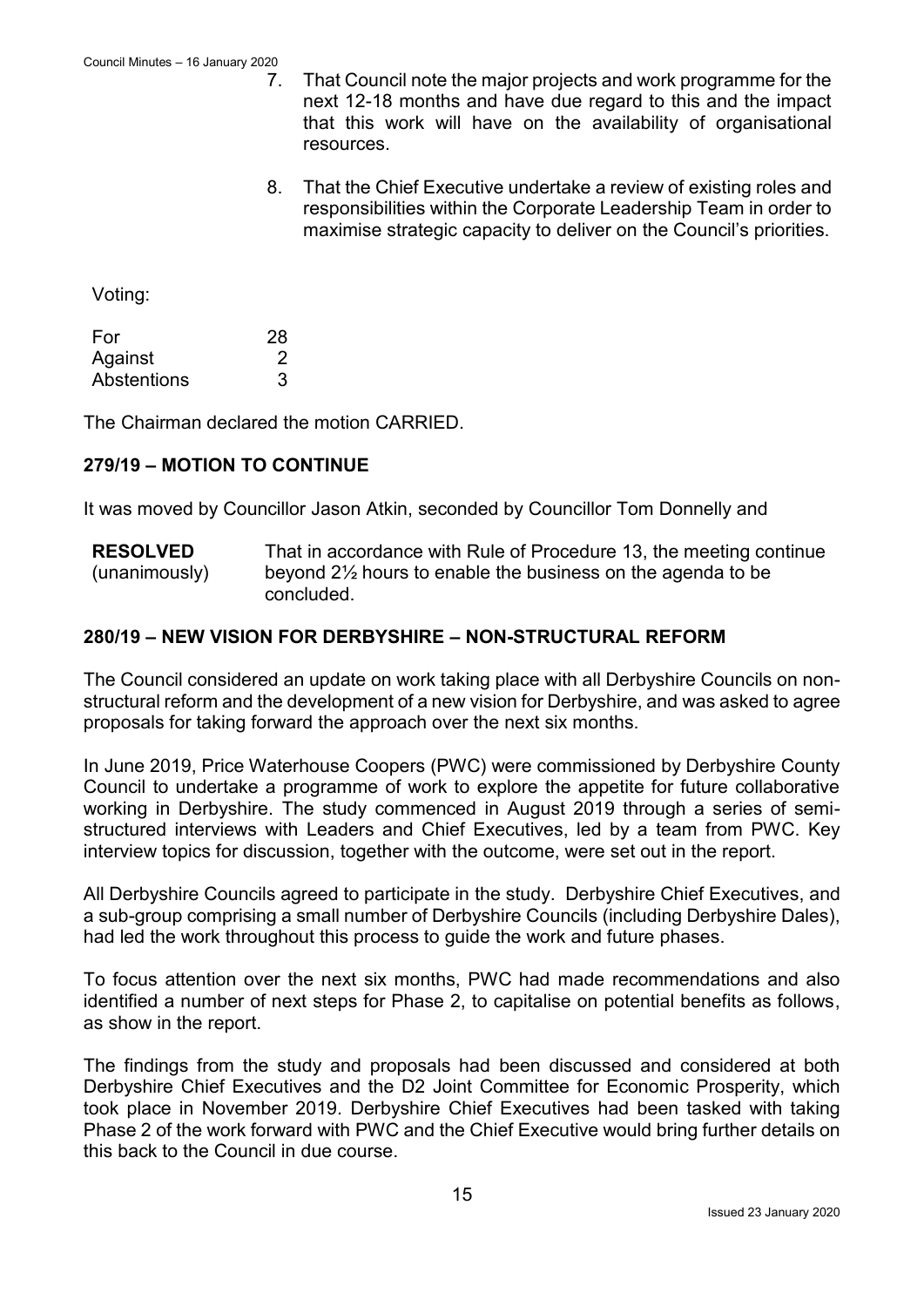Identifying the key actions which the Council would need to undertake, and the resources and capacity required to participate fully in both the development and future implementation of proposals, would be vital over forthcoming weeks. It was therefore recommended that a further report on progress, outlining the potential implications for the Derbyshire Dales, be brought to a future meeting of Council.

It was moved by Councillor Garry Purdy, seconded by Councillor Susan Hobson and

| <b>RESOLVED</b> | 1. That progress on the development of a new vision for Derbyshire |
|-----------------|--------------------------------------------------------------------|
| (unanimously)   | and work to take forward non-structural reform is noted.           |

- 2. That the principles for collaboration, the areas of potential focus for future working and the next steps for taking work forward is noted.
- 3. That delegated authority is given to the Chief Executive to participate in further discussions and that a further report identifying the key actions, resources and capacity required to ensure the Council can participate fully in the development and future implementation of proposals be presented to a future meeting of Council.

### **281/19 – CHANGES TO CONSTITUTION**

The Council considered a report that recommended various amendments to the Council's Constitution to deal with substitute arrangements, frequency of meetings and rules of procedure relating to the duration of meetings. The aim of the report was to reach a general consensus prior to formulating reports to bring effect to the changes. The current situation and the recommended changes were set out in the report. Any decision by the Council would form part of a work plan to bring about changes to the Constitution for approval at the Annual Meeting in May 2020 and be the subject of further reports if changes to the Rules of Procedure were required.

It was moved by Councillor Steve Flitter, seconded by Councillor Peter Slack and

**RESOLVED** (unanimously) That having regard to the recent consultation exercise and the views of the Leaders Advisory Group, changes are made in the Constitution to bring about:

- A maximum meeting duration of 3 hours to Council and its Committees. This would require a motion to continue at 2.5 hours and then for any outstanding business to conclude within a further 30 minute period. Any business not concluded would automatically stand adjourned until the next ordinary meeting of Council or relevant committee. The last item of business within the extension period will need to be concluded to avoid a suspension of business.
- A change in meeting frequency of Council meetings from 8 to 6 weeks
- A review of the Scheme of delegation from Council to Committees and officers ahead of the Annual Meeting in May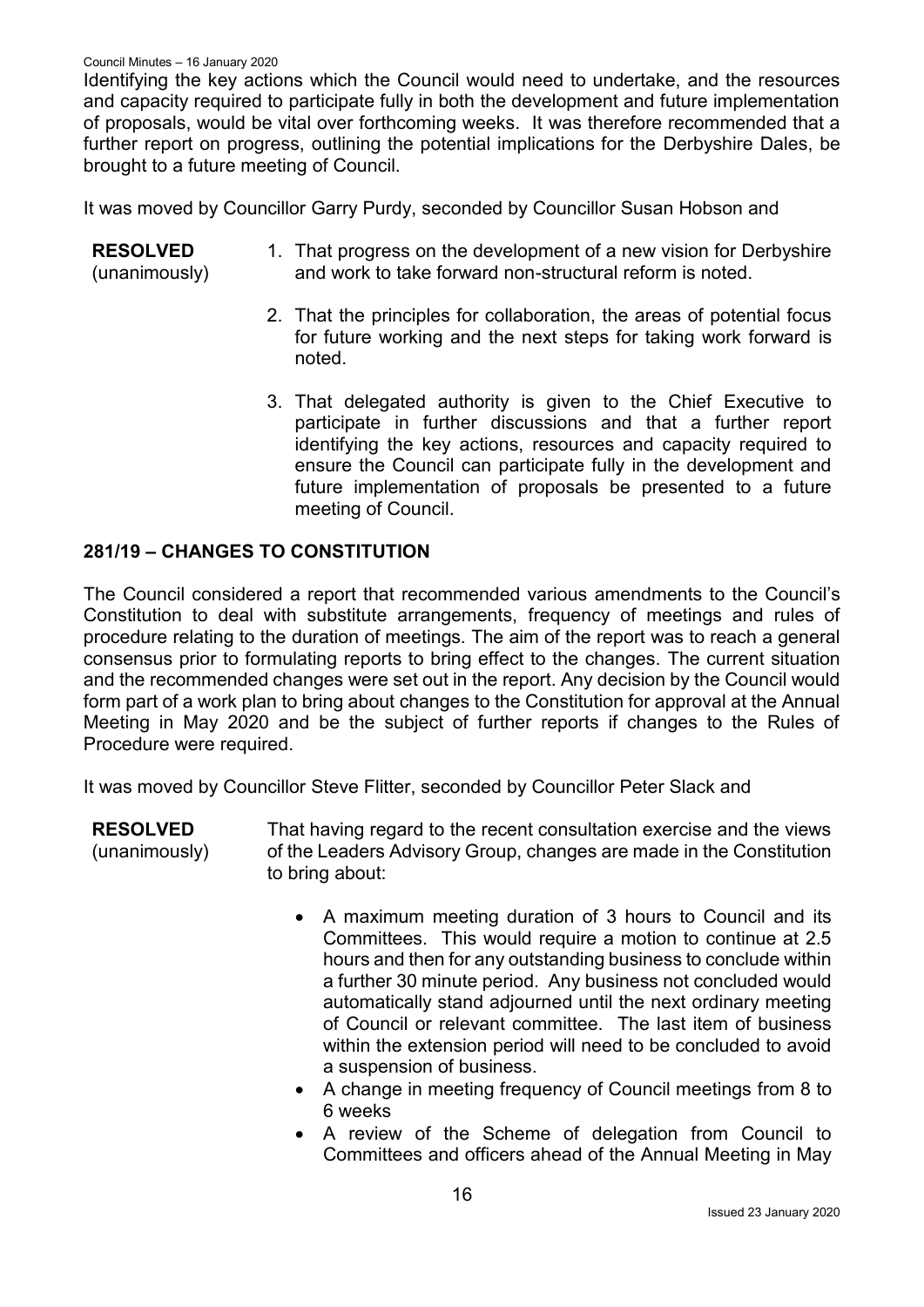to relieve Council of any unnecessary routine business, and to allow it to focus on high level matters.

- A revision in the substitute scheme for all relevant meetings to:
	- o Require advance notification of any substitution by 12 noon, 2 days prior to the meeting in question
	- $\circ$  Reduce the number of substitutions to 50% of the total number of seats allocated per Group

### **282/19 – DRAFT – PROGRAMME OF MEETINGS 2020/21**

This item had been deferred at the Council meeting of 21 November 2019.

The Council considered the Draft Programme of Meetings 2020/21. The Head of Corporate Services suggested that the Council meeting schedule be ignored for the time being, as these would change to a 6-week timetable in lieu of the current 8-week one, in line with the Resolution at Minute No. 250/19 above.

It was moved by Councillor Richard Bright, seconded by Councillor Jason Atkin and

**RESOLVED** (unanimously) That the Draft Programme of Meetings 2020/21 is approved, pending alteration of the Council Meetings to 6-week intervals.

### **283/19 – REFERRED ITEM: 177/19 – POLICING AND CRIME ACT 2009 (SECTON 27) LICENSING OF SEX ENTERTAINMENT VENUES**

The Council considered a recommendation made by the Licensing & Appeals Committee on 17 October 2019.

The relevant minutes of the Licensing & Appeals Committee was reproduced in full in the report to assist Members' understanding of the issues involved, with the recommendations to be approved marked by an arrow  $(\rightarrow)$ .

### **177/19 - POLICING AND CRIME ACT 2009 (SECTION 27) LICENSING OF SEX ENTERTAINMENT VENUES**

It was moved by Councillor Andrew Statham, seconded by Councillor Michele Morley and

| <b>RESOLVED</b> | 1) That the Draft Policy on the licensing of sex entertainment venues |
|-----------------|-----------------------------------------------------------------------|
| (unanimously)   | published as part of the public consultation is approved.             |

→ 2) That the provisions of Schedule 3 of the Local Government (Miscellaneous Provisions) Act 1982, to enable control of the number and location of sex establishments, should be adopted by the full Council.

It was moved by Councillor Tom Donnelly, seconded by Councillor Andrew Statham and

**RESOLVED** (unanimously) That the provisions of Schedule 3 of the Local Government (Miscellaneous Provisions) Act 1982, to enable control of the number